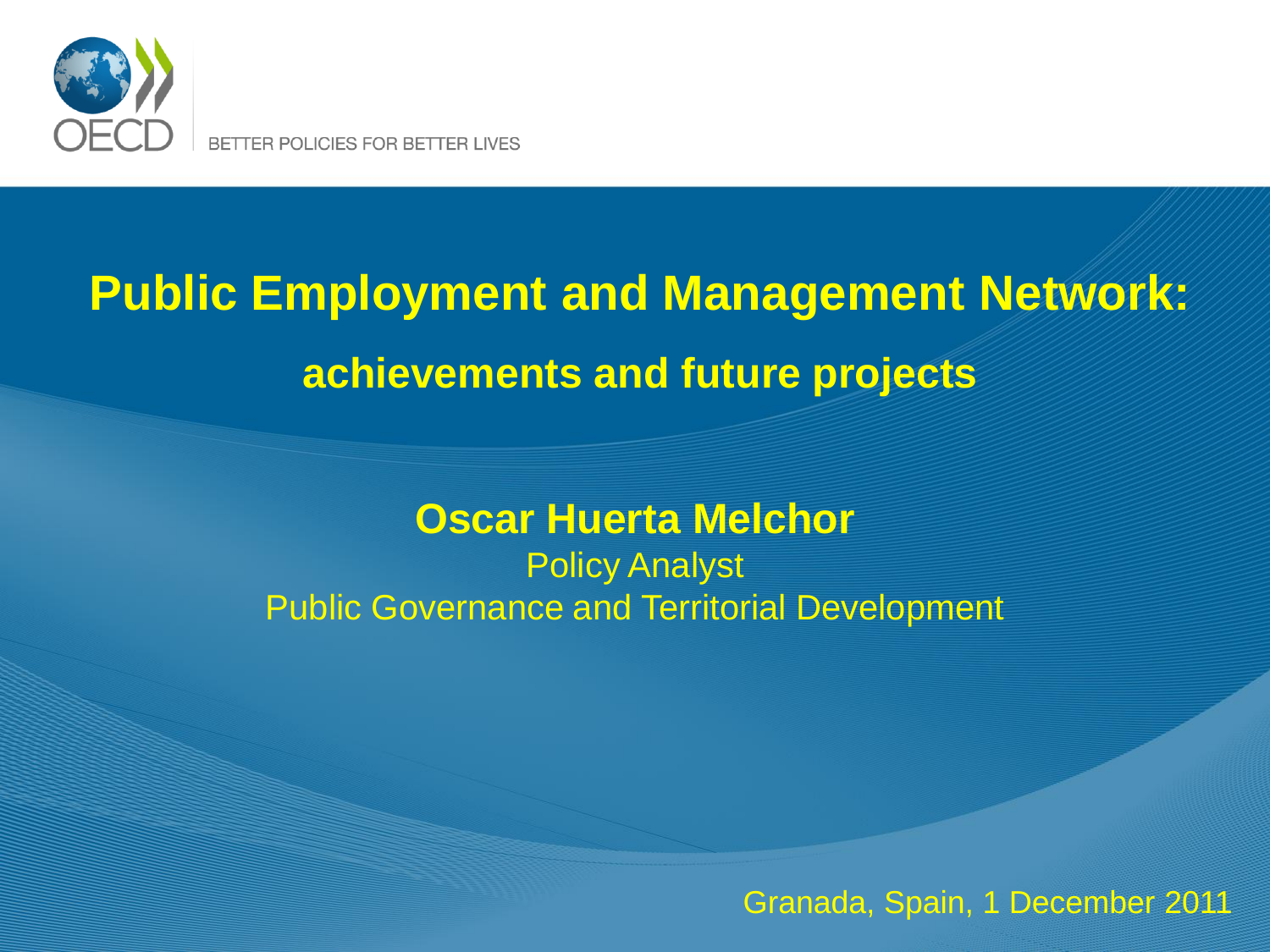# **Radical targets announced**

**80% of OECD countries are restructuring government and 'right-sizing' the workforce.**

France: 97 000 public sector jobs by only replacing 1 out of 2 retiring employees

Greece: 20% of retiring employees replaced, fewer than short-term contract employees

Portugal: Recruitment freeze of civil servants (no replacements)

Ireland: 24 750 public sector jobs by 2014

Spain: 10% replacement of vacant positions between 2011-2013

United Kingdom: 330 000 public sector jobs by 2014

#### **Staffing targets: Wages reductions:**

Belgium: 0.7% savings on personnel expenditures

Canada: In 2010, a three-year freeze of departments' salaries was announced

Czech Republic: 10% wage cut in the public sector (excluding teachers)

Netherlands: From January 2011 government froze public sector pay for at least two years

United States: Two-year wage freeze, expected savings of up to USD 28 billion over 5 years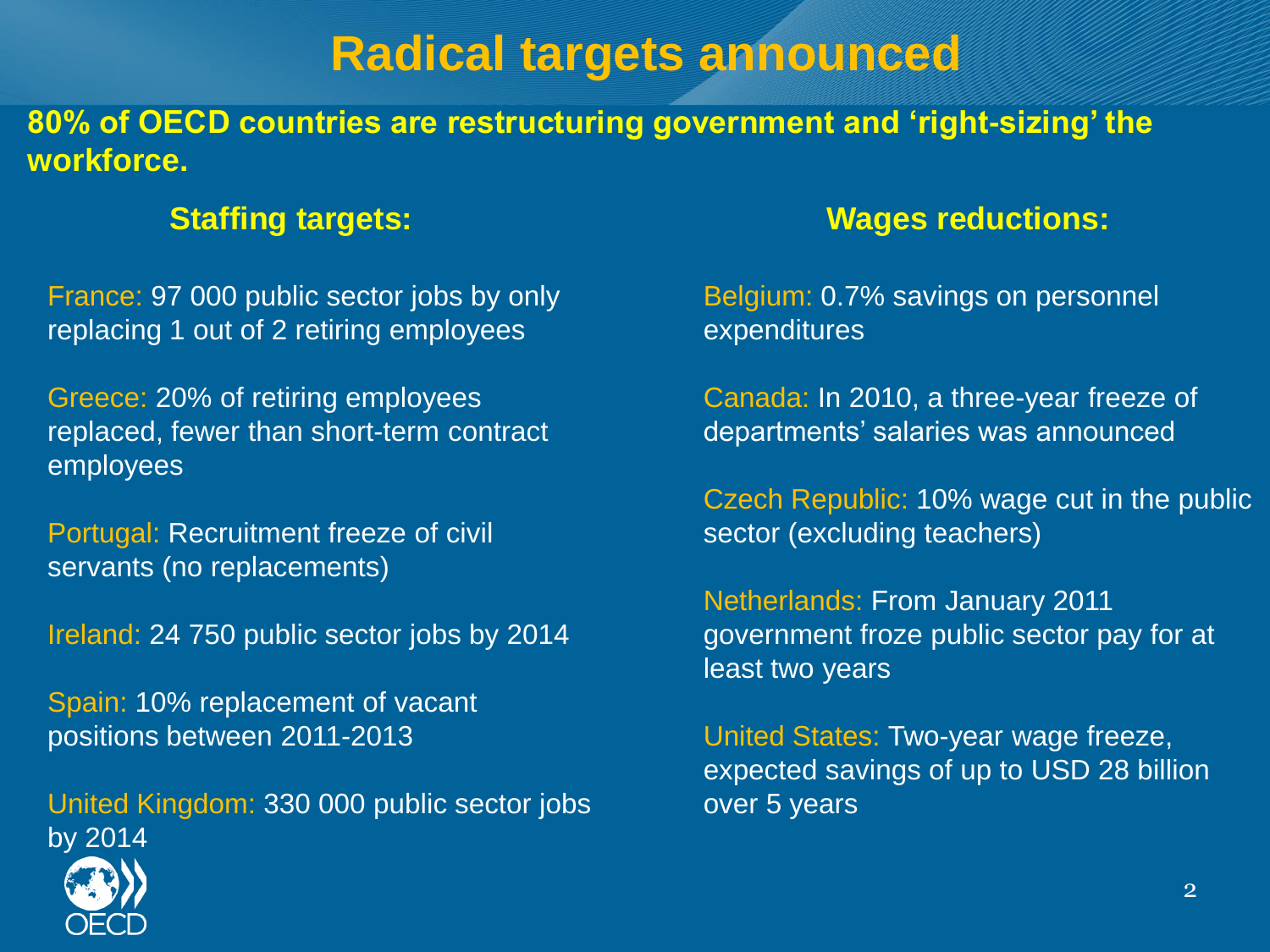# **If this is unavoidable, how to do it? How can we maintain capacity** *and* **produce savings?**

*Lessons from previous experience:*

- No 'right size' of the public service
- Workforce implications of public service reform need to be planned and be part of broader reforms
	- Large scale downsizing is the most problematic option for workforce adjustment
	- Recruitment freezes are the most detrimental approach to downsizing
	- Redeployment arrangements can help to retain skills and experience and manage industrial relations
- **The workforce should be seen as an asset rather than as a cost**

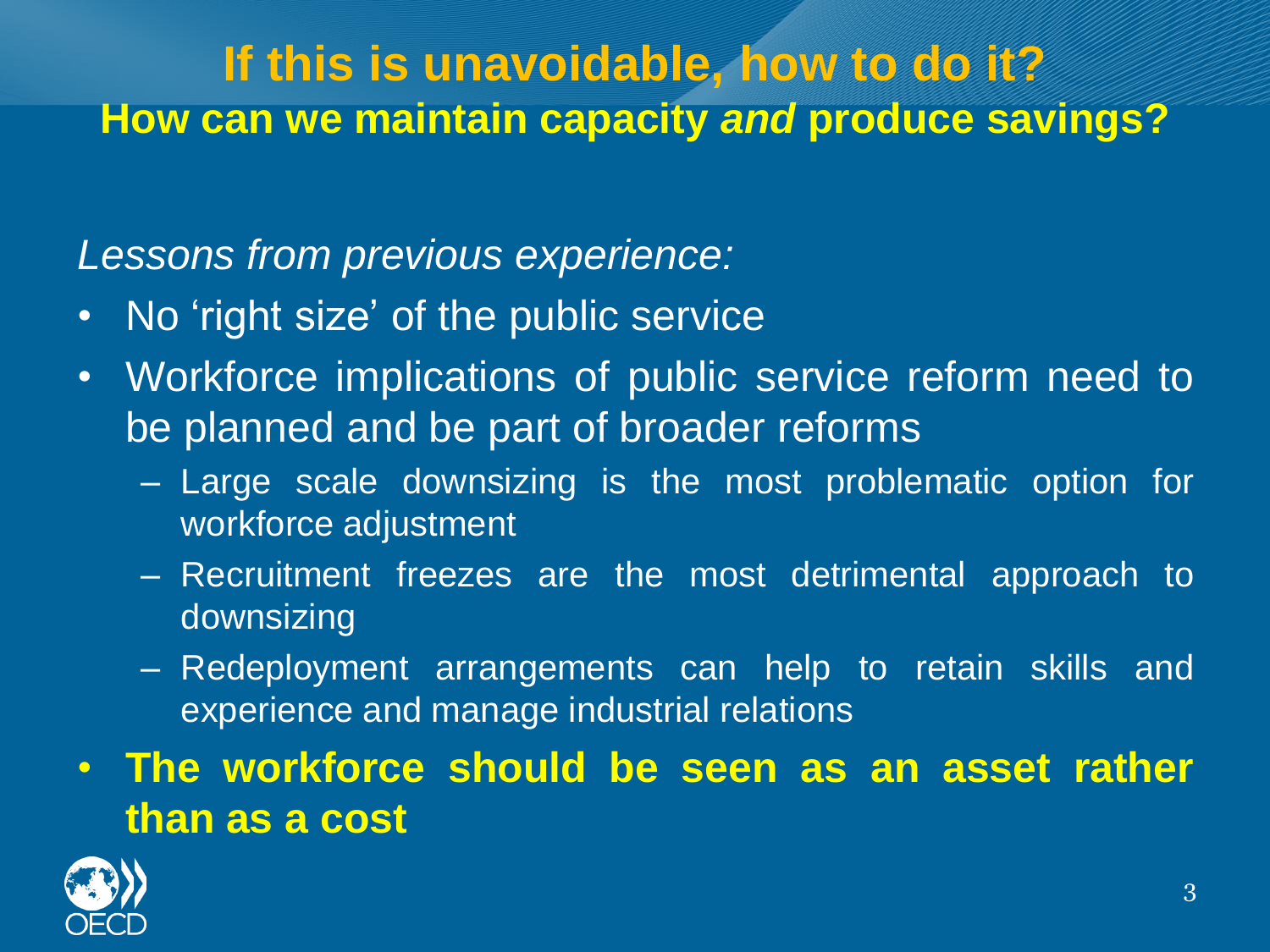#### Analytical reports on:

• Restructuring the public workforce:

*The workforce implications of any public service reform need to be considered and planned from the outset to build capacity, maintain trust and ensure continuity.*

• The government shift to competency management: *A focus on competencies is a vehicle for bringing about cultural change, more flexibility, adaptability and entrepreneurship into organisations.*

• Fostering diversity in the public service *Workforce diversity makes for a stronger, fairer public service that better understands and meets people's expectations.*

• Managing the workforce through difficult times *'Good' workforce management is critical to exploit the full potential of the civil service.*

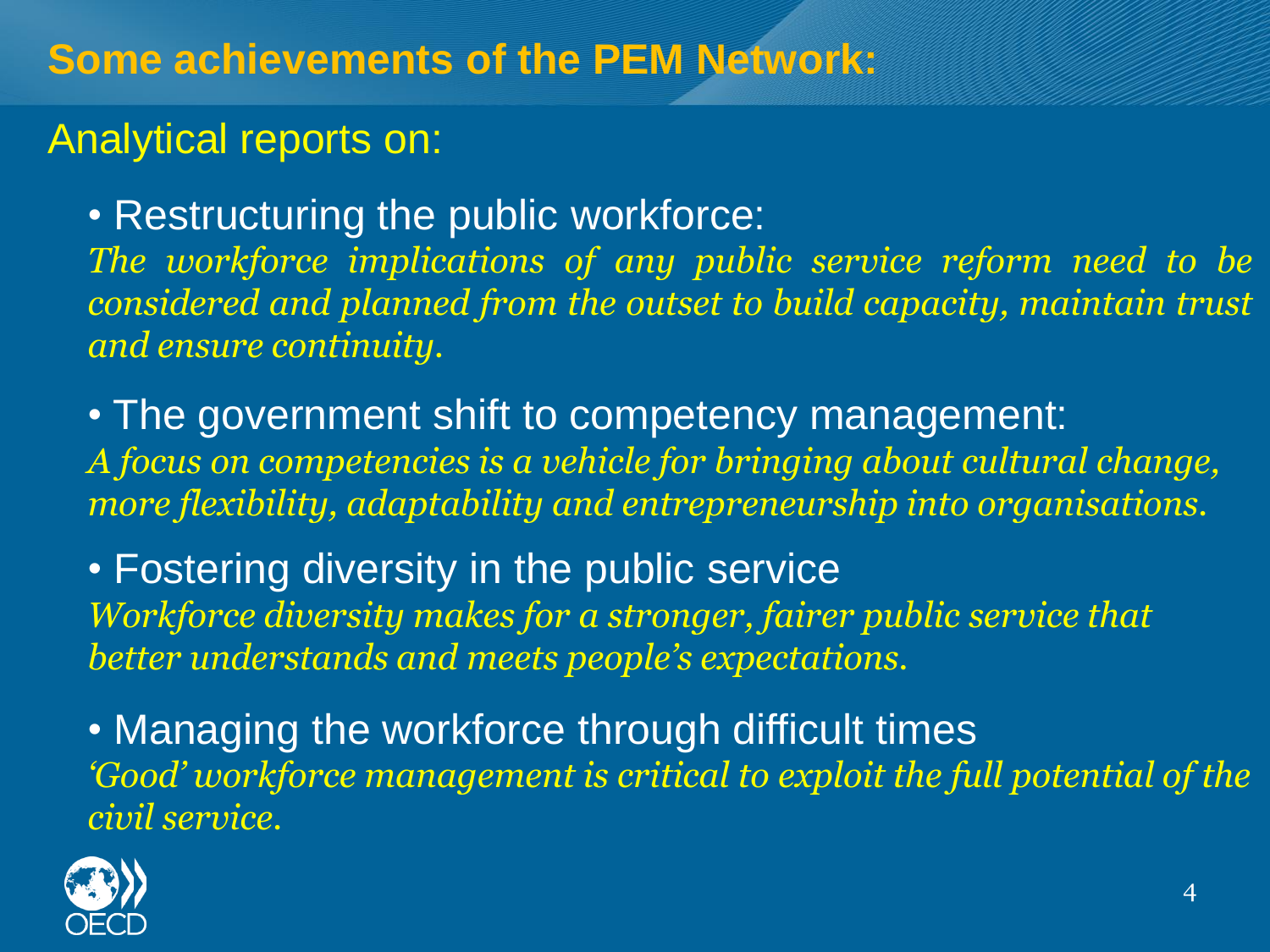• Trends in the compensation of public employees: *Changes in pay programmes have been slow. However, the fiscal crisis triggered a new urgency in the management of compensation.*

## Publications:

- *The state of the public sector (2008)*
- *Ageing and HRM challenges (2007)*
- *Public Servants as Partners for Growth: toward a stronger, leaner and more equitable workforce (2011)*

Government at a Glance *31% of all GaaG and 45% of GOV indicators*

## **Other activities:**

HRM peer reviews: *Belgium, Brazil, Mexico* Contribution to Governance Reviews: *Ireland, Slovenia, France*

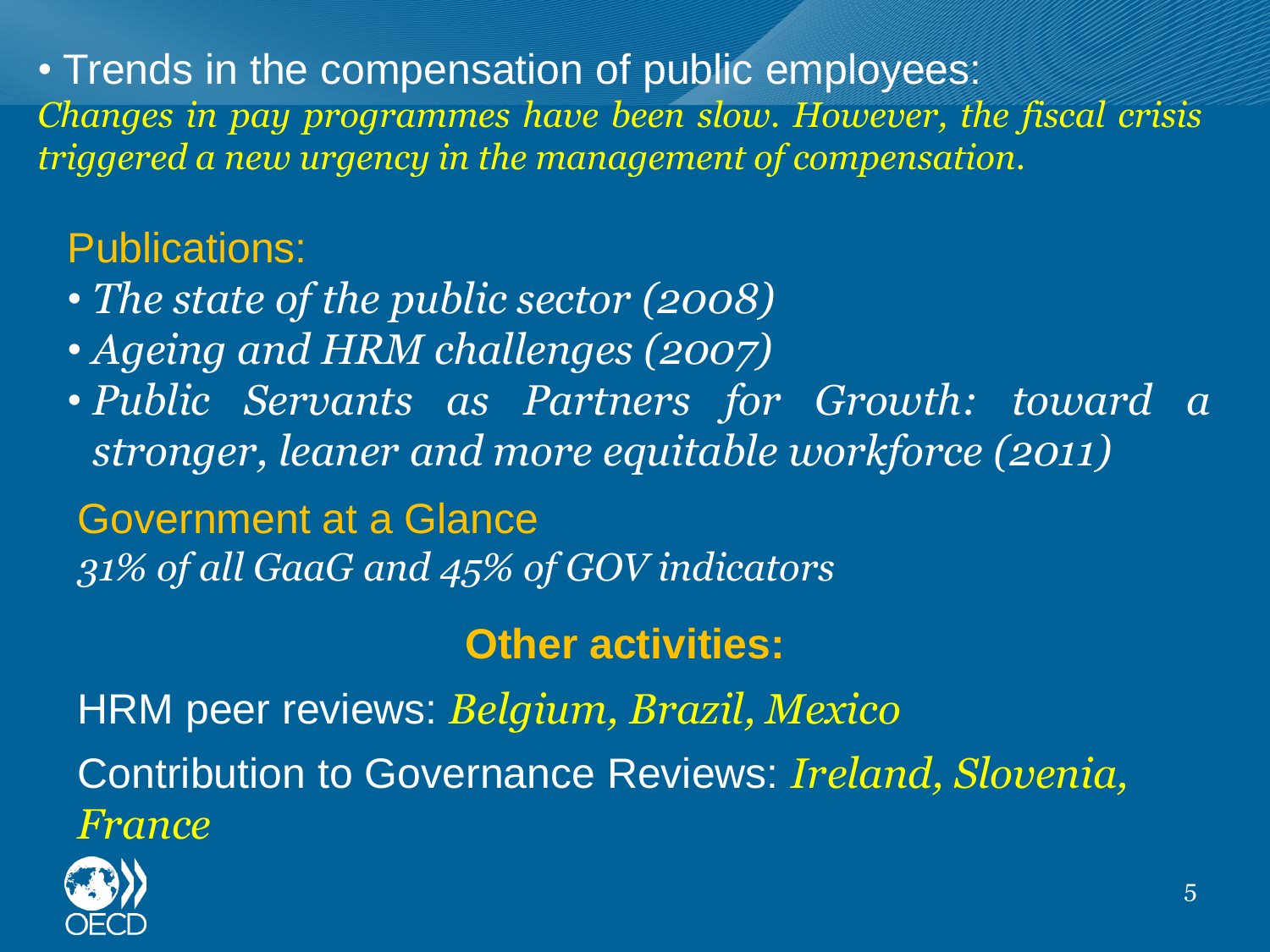## **Projects for 2012**

## Analytical reports on:

− Strategic workforce planning

*How to maintain a well-structure workforce of an appropriate size able to meet the changing needs in a cost-efficient manner?*

− Performance-related pay

*Is the performance management system reliable? Are ratings viewed as 'fair'? Have lessons from past experience been learned?*

#### − The state of the public sector II

*Strategic HRM in government - 'hot issues': industrial relations, role of central HRM body, mobility, criteria for redundancies (all tbc).*

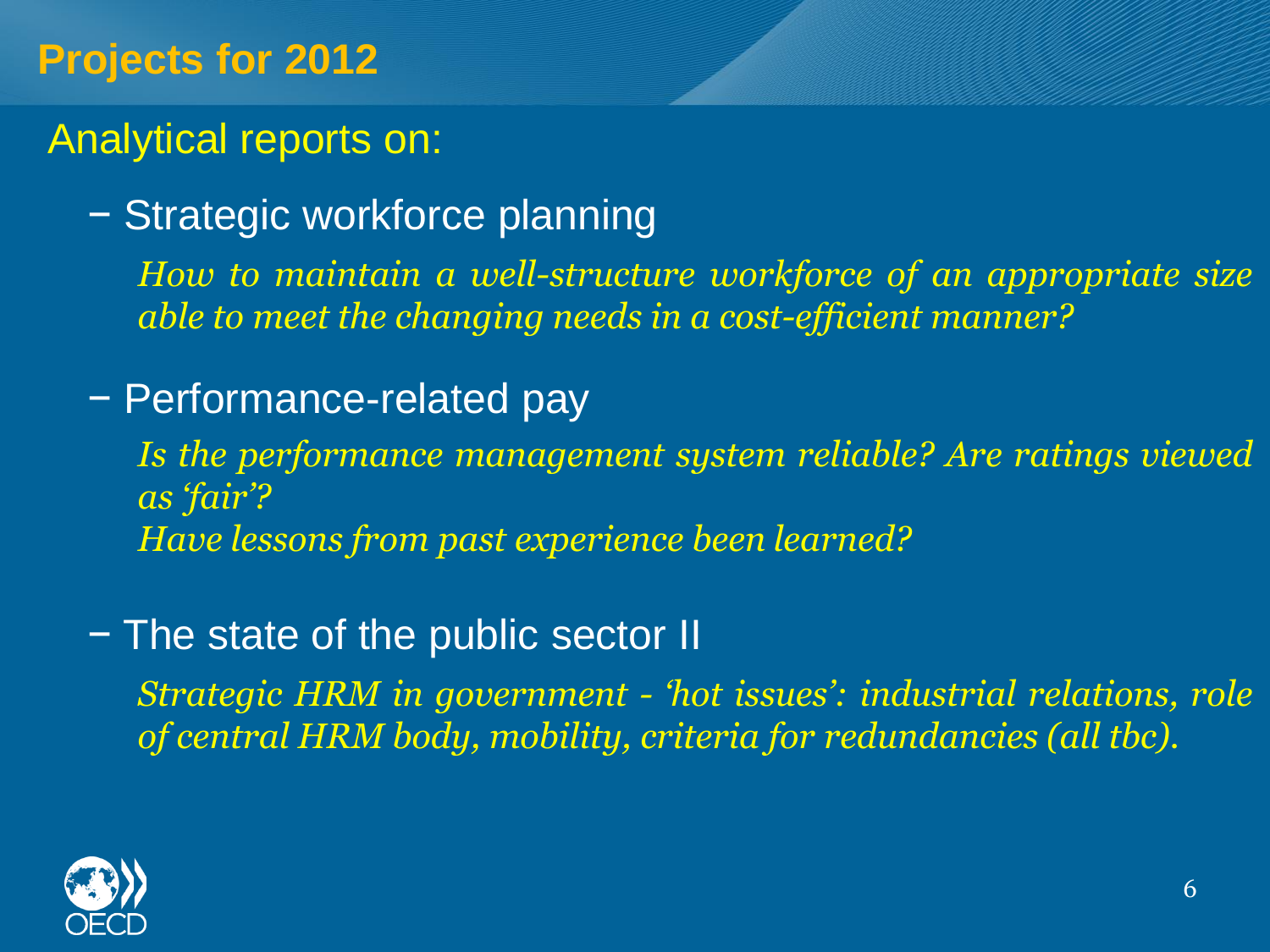#### Other topics:

## − HRM & ICT project

*To explore experiences in the use of ICT to modernise HRM and achieve better value for money.*

#### − OECD Gender project

*Women in Government - an on-going survey on women in public employment across OECD member countries.*